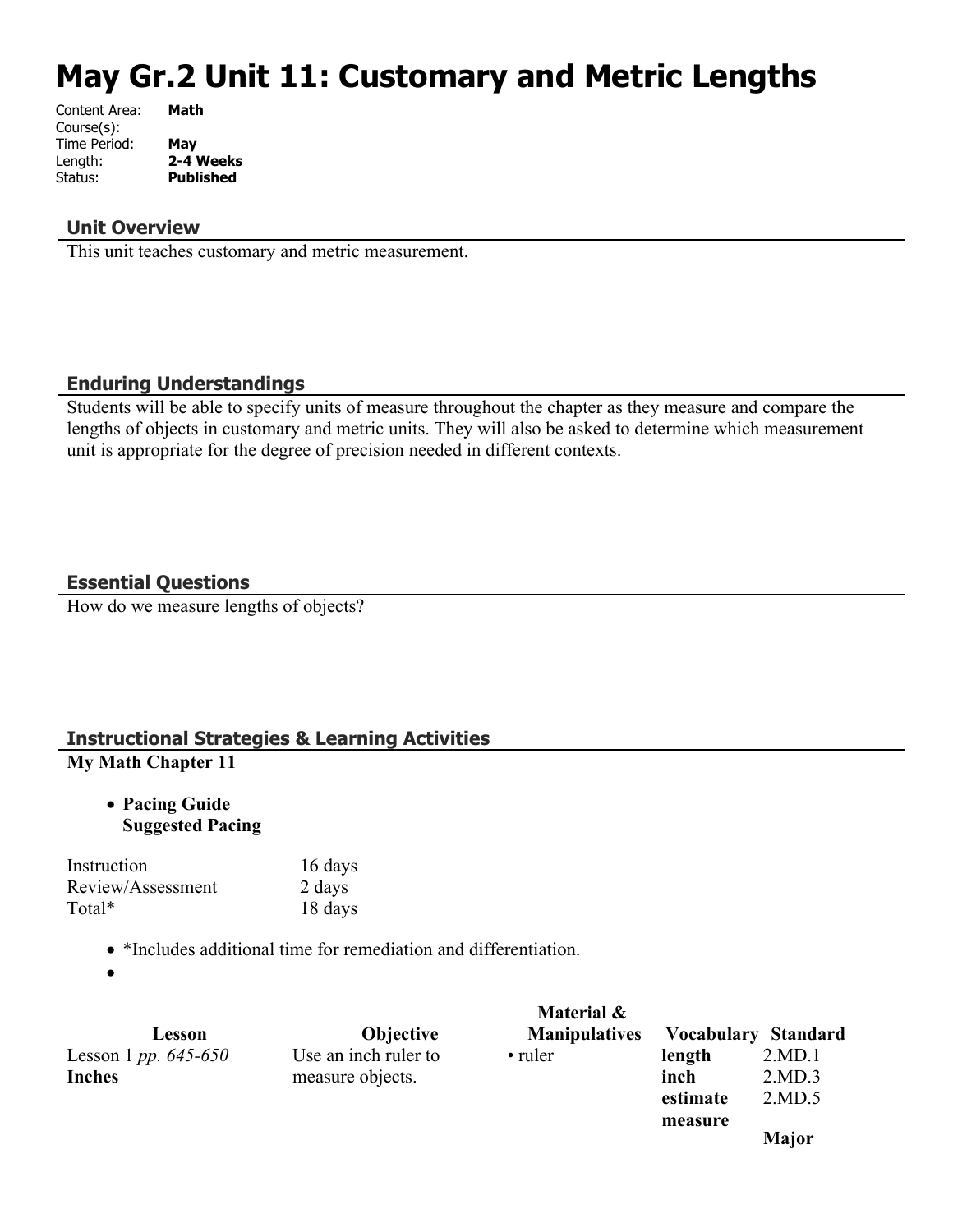#### **Cluster**

| Lesson 2 <i>pp.</i> $651 - 656$<br><b>Feet and Yards</b>                          | Measure objects to find the $\cdot$ ruler<br>relationship between inch,<br>foot, and yard. | • yardstick                   | foot<br>yard                 | <b>MP</b><br>1, 2, 3, 4, 5,<br>6<br>2.MD.1<br>2.MD.3<br>2.MD.5 |
|-----------------------------------------------------------------------------------|--------------------------------------------------------------------------------------------|-------------------------------|------------------------------|----------------------------------------------------------------|
|                                                                                   |                                                                                            |                               |                              | <b>Major</b><br><b>Cluster</b>                                 |
| Lesson 3 pp. $657-662$<br><b>Select and Use</b>                                   | Choose the appropriate<br>tool and measure length.                                         | • yardstick                   |                              | <b>MP</b><br>1, 2, 3, 5, 6,<br>8<br>2.MD.1<br>2.MD.3           |
| <b>Customary Tools</b>                                                            |                                                                                            | • measuring tape<br>• crayons |                              | <b>Major</b><br><b>Cluster</b>                                 |
|                                                                                   |                                                                                            | • ruler                       |                              | <b>MP</b><br>3, 4, 5, 6, 8                                     |
| <b>Check My Progress</b><br>Lesson 4 pp. 665-670                                  | Measure to compare                                                                         | • pencils                     |                              | 2.MD.4                                                         |
| <b>Compare Customary</b><br>Lengths                                               | customary lengths.                                                                         | • shoes                       |                              | <b>Major</b><br><b>Cluster</b>                                 |
| Lesson 5 pp. $671-676$                                                            | Use measurement to relate                                                                  | • tape measure                |                              | <b>MP</b><br>1, 2, 3, 4, 6,<br>7,8<br>2.MD.2                   |
| <b>Relate Inches, Feet,</b><br>and Yards<br>Lesson 6 pp. $677-682$                | inches, feet, and yards.<br>Use logical reasoning                                          | • yardstick                   |                              | <b>Major</b><br><b>Cluster</b>                                 |
|                                                                                   |                                                                                            |                               |                              | <b>MP</b><br>1, 2, 3, 7, 8<br>2.MD.5                           |
| <b>Problem-Solving</b><br><b>Strategy: Use Logical</b><br><b>Reasoning</b>        | strategy to solve problems.                                                                | • balls of yarn or<br>string  |                              | <b>Major</b><br><b>Cluster</b>                                 |
|                                                                                   |                                                                                            |                               |                              | <b>MP</b><br>1, 2, 3, 6                                        |
| <b>Check My Progress</b><br>Lesson 7 pp. 685-690<br><b>Centimeters and Meters</b> | Use a centimeter ruler to                                                                  | • inch rulers                 | centimeters 2.MD.1<br>meters | 2.MD.3                                                         |
|                                                                                   | measure objects.                                                                           | • centimeter rulers           |                              | 2.MD.5                                                         |
|                                                                                   |                                                                                            | • base-ten blocks             |                              | <b>Major</b>                                                   |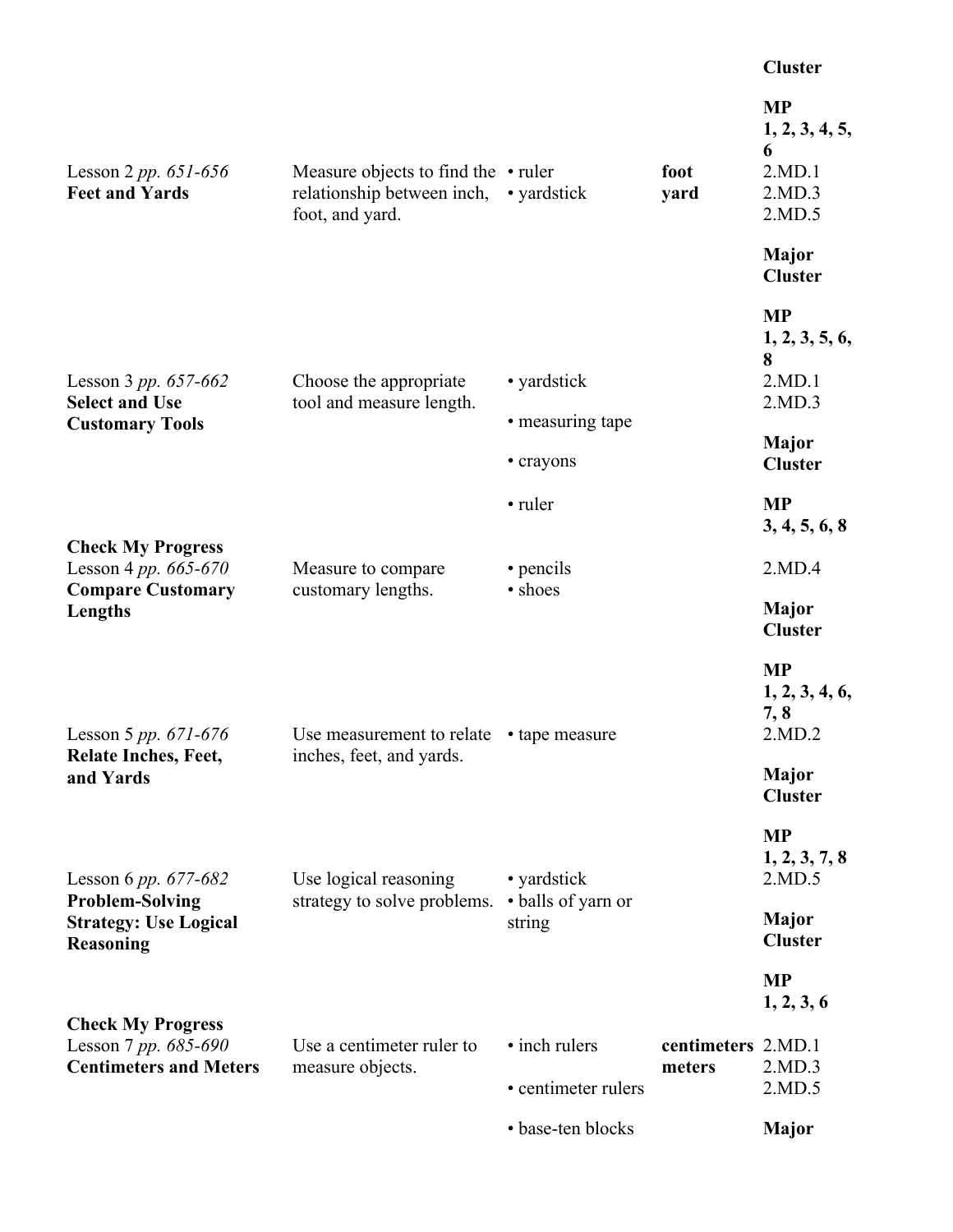#### **Cluster**

| Lesson 8 pp. $691-696$<br><b>Select and Use Metric</b> | Measure objects to find the $\cdot$ centimeter ruler<br>relationship between | • meterstick                                | <b>MP</b><br>1, 2, 4, 6, 8<br>2.MD.1<br>2.MD.3 |
|--------------------------------------------------------|------------------------------------------------------------------------------|---------------------------------------------|------------------------------------------------|
| <b>Tools</b>                                           | centimeters and meters.                                                      |                                             | <b>Major</b><br><b>Cluster</b>                 |
| Lesson 9 pp. $697-702$                                 | Use measurement to                                                           | • various objects for                       | <b>MP</b><br>1, 2, 3, 5, 6<br>2.MD.4           |
| <b>Compare Metric Length</b><br>Lesson 10 pp. 703-708  | compare metric length.<br>Use measurement to relate                          | comparisons                                 | <b>Major</b><br><b>Cluster</b>                 |
|                                                        |                                                                              | • yardstick                                 | <b>MP</b><br>1, 2, 3, 4, 5,<br>8<br>2.MD.2     |
| <b>Relate Centimeters and</b><br><b>Meters</b>         | centimeters and meters.                                                      | • meterstick<br>• centimeter ruler          | <b>Major</b><br><b>Cluster</b>                 |
| Lesson 11 pp. 709-714                                  | Use a number line to                                                         | • calendar                                  | <b>MP</b><br>1, 2, 3, 4, 5,<br>8<br>2.MD.6     |
| <b>Measure on a Number Line measure.</b>               |                                                                              |                                             | <b>Major</b><br><b>Cluster</b>                 |
| Lesson 12 pp. 715-720<br><b>Measurement Data</b>       | Measure lengths to<br>generate data.                                         | • yard or meter                             | <b>MP</b><br>1, 3, 4, 5, 6<br>2.MD.9           |
|                                                        |                                                                              | measuring tape<br>· small slips of<br>paper | <b>Supporting</b><br><b>Cluster</b>            |
|                                                        |                                                                              | • inch rulers                               | <b>MP</b><br>2, 3, 6, 7, 8                     |

**My Review and Reflect**

**Integration of Career Readiness, Life Literacies and Key Skills**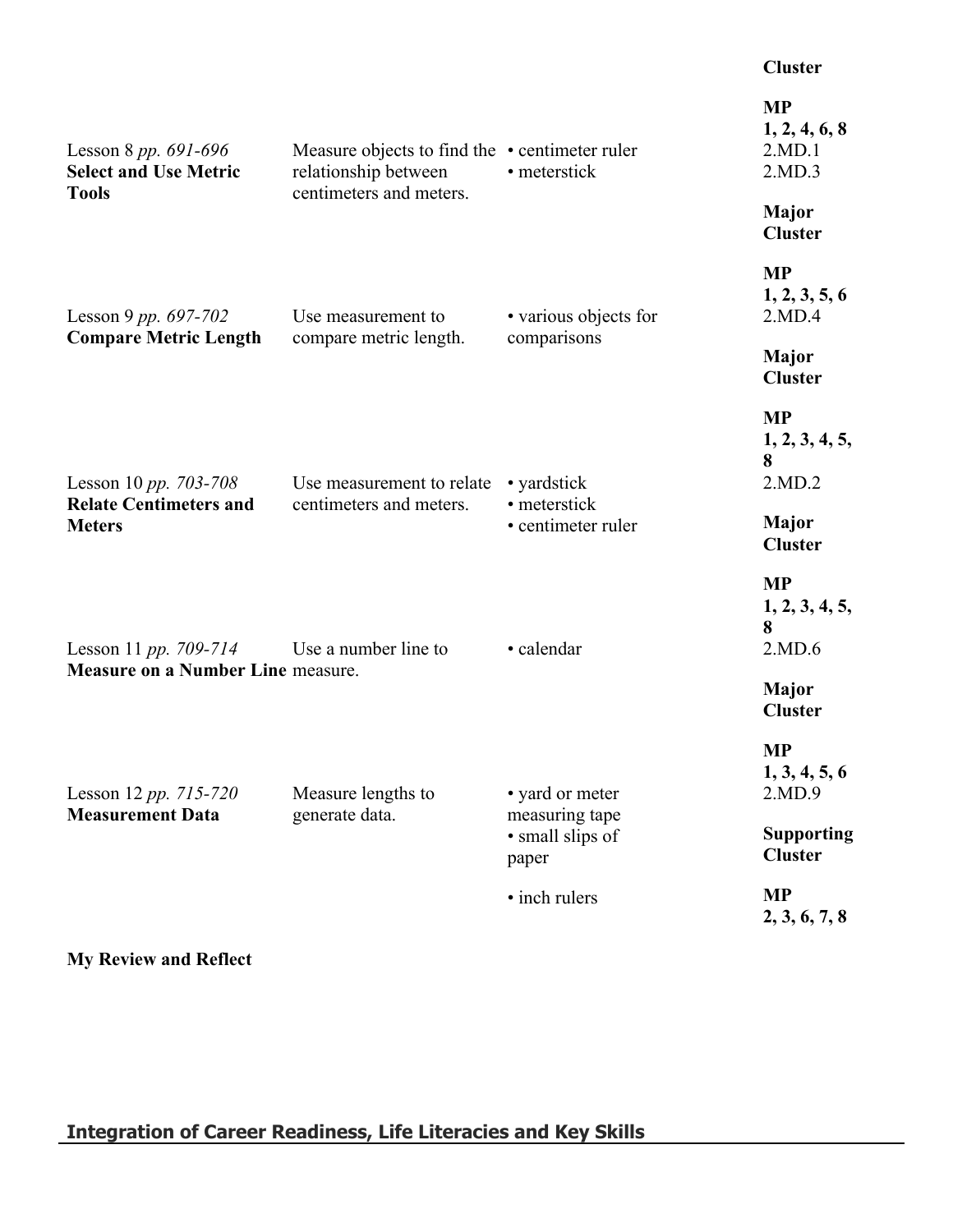| TECH.9.4.2.DC.4 | Compare information that should be kept private to information that might be made<br>public.                           |
|-----------------|------------------------------------------------------------------------------------------------------------------------|
|                 | Critical thinkers must first identify a problem then develop a plan to address it to<br>effectively solve the problem. |
| TECH.9.4.2.DC.3 | Explain how to be safe online and follow safe practices when using the internet (e.g.,<br>$8.1.2.NI.3, 8.1.2.NI.4$ .   |
| TECH.9.4.2.Cl.1 | Demonstrate openness to new ideas and perspectives (e.g., 1.1.2.CR1a, 2.1.2.EH.1,<br>6.1.2. Civics CM. 2).             |
|                 | Brainstorming can create new, innovative ideas.                                                                        |
|                 | Individuals should practice safe behaviors when using the Internet.                                                    |
| TECH.9.4.2.CT.2 | Identify possible approaches and resources to execute a plan (e.g., 1.2.2.CR1b, 8.2.2.ED.3).                           |
| TECH.9.4.2.Cl.2 | Demonstrate originality and inventiveness in work (e.g., 1.3A.2CR1a).                                                  |
| WRK.9.2.2.CAP.1 | Make a list of different types of jobs and describe the skills associated with each job.                               |
| TECH.9.4.2.CT.3 | Use a variety of types of thinking to solve problems (e.g., inductive, deductive).                                     |
|                 | Different types of jobs require different knowledge and skills.                                                        |

#### **Technology and Design Integration**

Students will interact with the SmartBoard, Ipads, chromebooks and document camera.

CS.K-2.8.1.2.CS.1 Select and operate computing devices that perform a variety of tasks accurately and quickly based on user needs and preferences. Individuals use computing devices to perform a variety of tasks accurately and quickly. Computing devices interpret and follow the instructions they are given literally.

## **Interdisciplinary Connections**

| LA.RI.2.4  | Determine the meaning of words and phrases in a text relevant to a grade 2 topic or<br>subject area.                                                                                    |
|------------|-----------------------------------------------------------------------------------------------------------------------------------------------------------------------------------------|
| LA.RI.2.5  | Know and use various text features (e.g., captions, bold print, subheadings, glossaries,<br>indexes, electronic menus, icons) to locate key facts or information in a text efficiently. |
| LA.RF.2.3  | Know and apply grade-level phonics and word analysis skills in decoding words.                                                                                                          |
| LA.RI.2.10 | Read and comprehend informational texts, including history/social studies, science, and<br>technical texts, at grade level text complexity proficiently with scaffolding as needed.     |

#### **Differentiation**

Each My Math unit throughout the series offers "approaching level", "on level" and "Beyond level" differentiated instructional hands-on choices, as well as ELL differentiated support. Please refer to the teacher edition for the activities.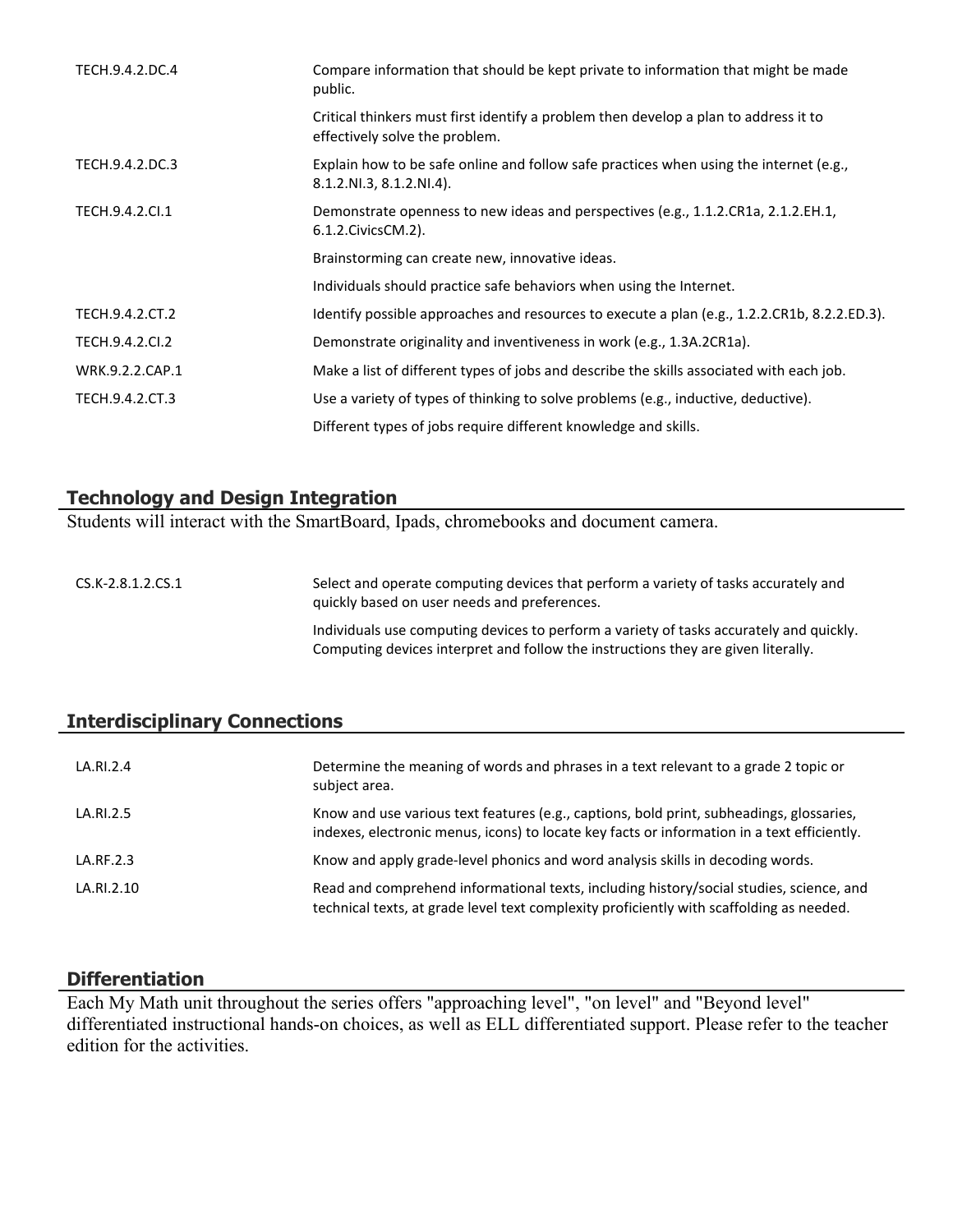# **Modifications & Accommodations**

EP and 504 accommodations will be followed.

# **Benchmark Assessments**

AIMSweb

#### **Formative Assessments**

Teacher observation

Student conferences

Discussion

Activities

games

homework

white board

# **Summative Assessments**

My Math chapter assessments

# **Instructional Materials**

See materials listed in above plans.

# **Standards**